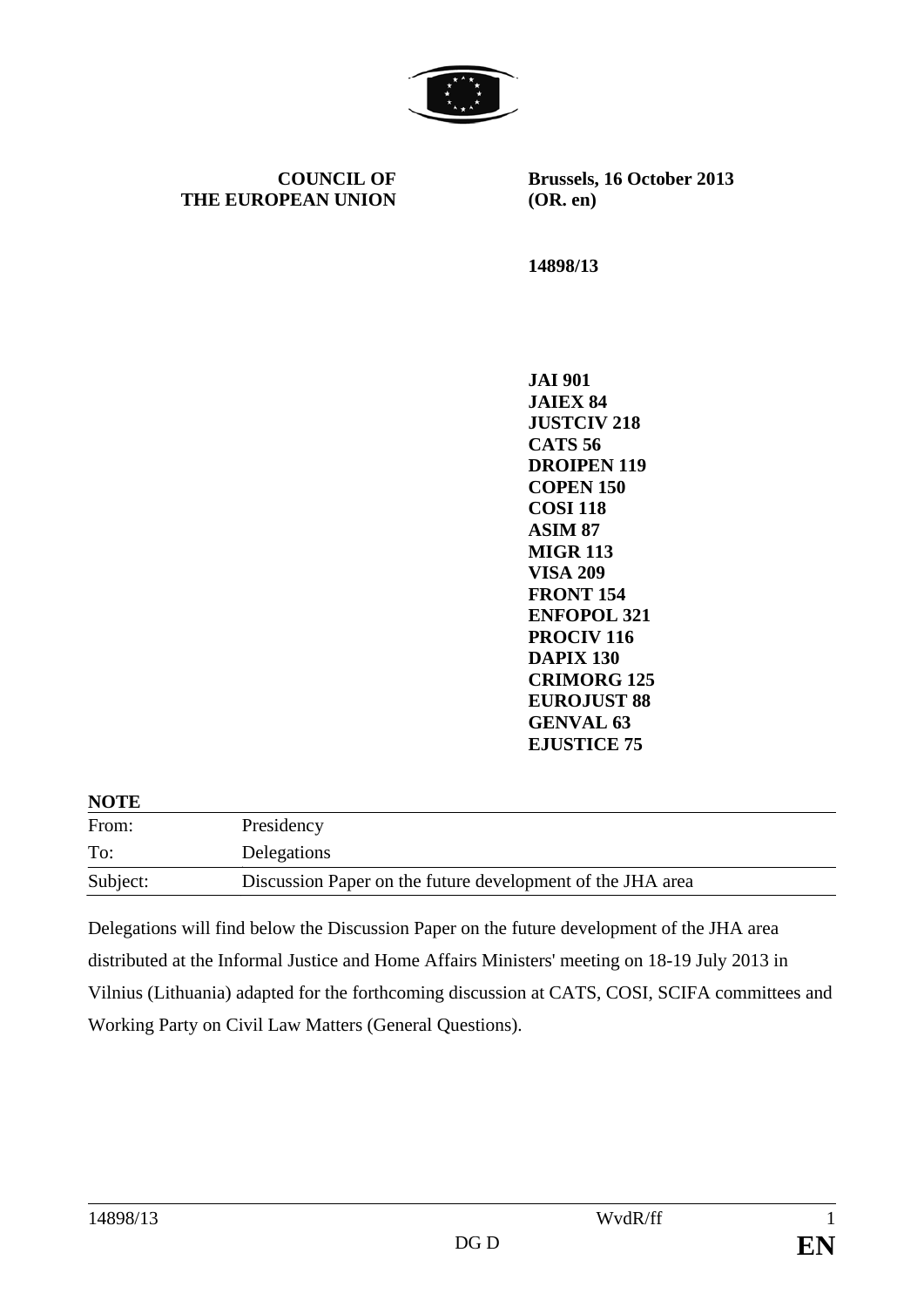## **Discussion Paper for CATS, COSI, SCIFA and Working Party on Civil Law Matters (General Questions) Future Development of the JHA Area**

## **Introduction**

At the informal ministerial meeting in Vilnius on 18-19 July 2013, the ministers held a first debate on the follow-up to the Stockholm Programme. Building on the results of that meeting, the Presidency invites to hold a more in-depth discussion during the forthcoming meetings of the four horizontal preparatory bodies in the Council (CATS, COSI, SCIFA and the Working Party on Civil Law Matters (General Questions).

To facilitate the preparation of the debate in the aforementioned format, the ideas raised in the Presidency papers for the informal ministerial meeting (Council documents no. 13340/13 and 13341/13) have been regrouped into this single document. The goal of the discussion is to analyse issues specific to the mandate of each of the committees as well as horizontal aspects such as those pertaining to the external dimension of the JHA area. This should prepare the ground for a ministerial debate on the post-Stockholm period in the JHA Council at a later stage and should serve as a contribution of the Council to the Commission's Communication on the future of the JHA area foreseen for the first quarter of 2014.

The Presidency thus looks forward to an open and lively exchange of views that could help the EU institutions to hold an EU-wide debate on the future of the JHA policy during the next nine months in accordance with the mandate given by the European Council in its conclusions of 27-28 June 2013:

*"The European Council will hold a discussion at its June 2014 meeting to define strategic guidelines for legislative and operational planning in the area of freedom, security and justice (pursuant to Article 68 TFEU). In preparation for that meeting, the incoming Presidencies are invited to begin a process of reflection within the Council. The Commission is invited to present appropriate contributions to this process."*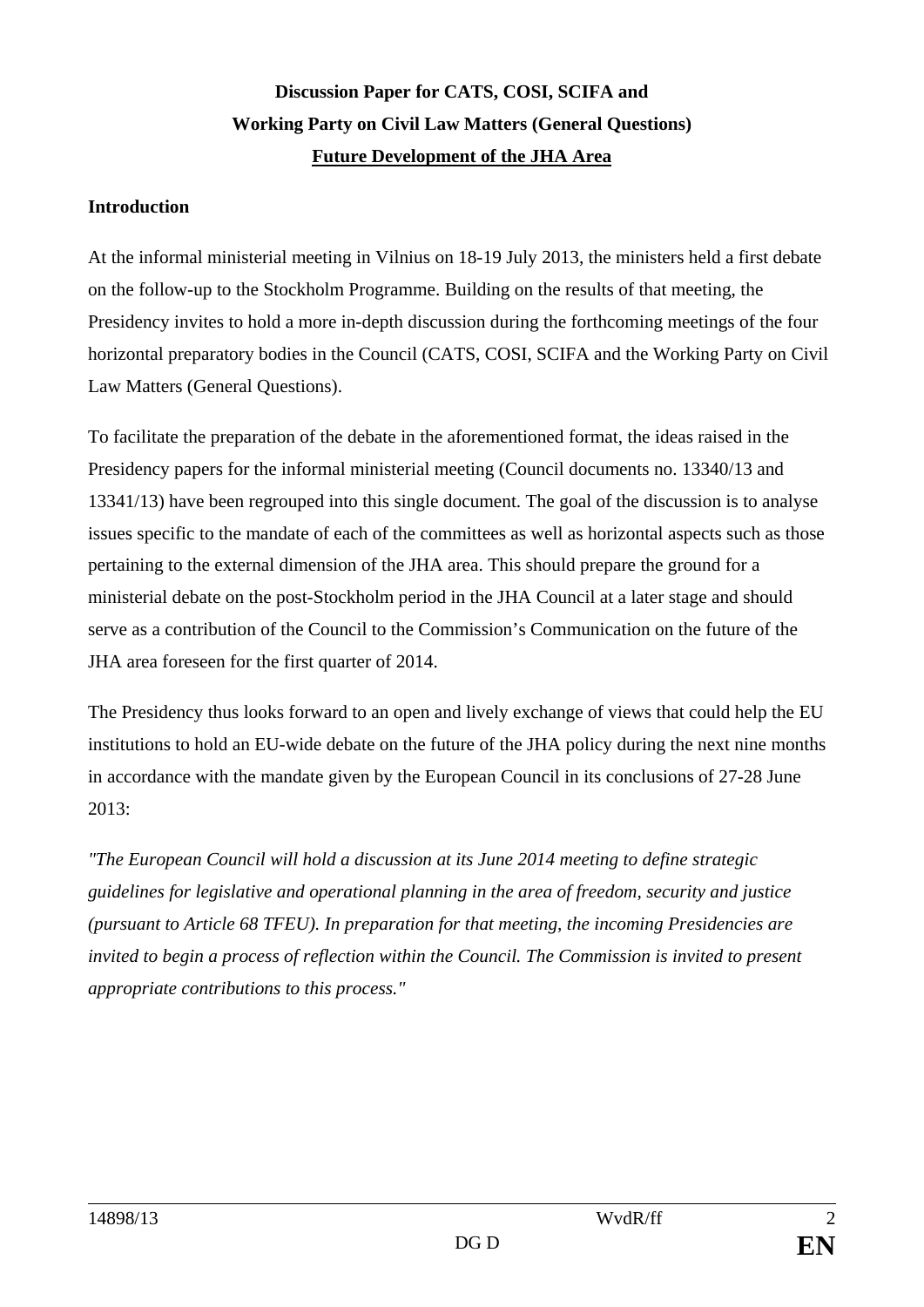## **Background**

The JHA area has undergone the most profound transformation in the EU during the last two decades. First appearing in the EU remit with the Maastricht Treaty in 1992, then integrating the Schengen Agreement into the acquis in 1997 with the Amsterdam Treaty, the EU moved to the first multi-annual programme, the Tampere Programme, in 1999, building around four milestones: common EU asylum and migration policy (including achieving the first phase of a Common European Asylum System), a genuine European area of justice, the Union-wide fight against crime and stronger external action. The implementation of the Tampere Programme in the area of justice is assessed in positive terms as well. Better access to justice for individuals and businesses has been secured by the principle of mutual recognition of judgements in civil and commercial matters. In criminal matters, the entry into force of the European Arrest Warrant and the establishment of Eurojust are two striking examples of the progress made.

The Union had already been enlarged when the Hague Programme was adopted (in late 2004). Its adoption coincided with a shift to more effective decision-making procedures for the adoption of border, asylum and certain migration-related measures. The Hague Programme focused not only on legislation, but also on sharing responsibility and on solidarity, including the establishment of three large financial framework programmes - the General Programme "Solidarity and the Management of Migration Flows", the Specific Programme "Prevention, Preparedness and Consequence Management of Terrorism and other Security-related Risks" (CIPS) and the Specific Programme "Prevention of and Fight against Crime" (ISEC). One of the most noteworthy achievements during the years of the Hague Programme was the enlargement of the Schengen area as well as the integration of the provisions of Prüm Treaty into the EU framework. In the area of justice the Hague Programme continued along the lines of the Tampere Programme in defining mutual recognition as the cornerstone of judicial cooperation. One of the most noteworthy achievements in the justice area during the years of the Hague Programme has been the significant progress made through improved cross-border judicial cooperation in both civil and criminal matters.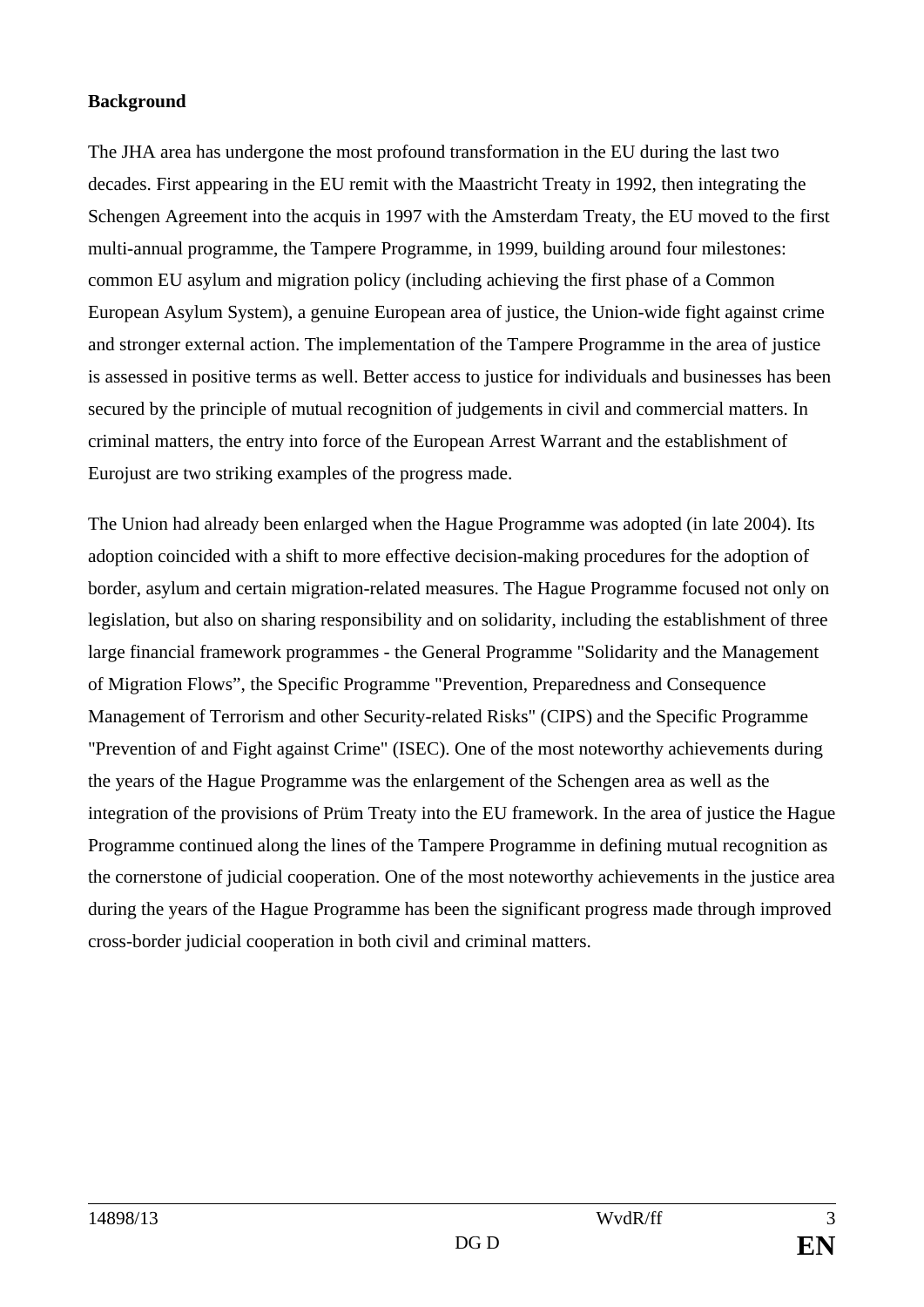Finally, the current Stockholm Programme witnessed the entry into force of the Lisbon Treaty. It has put the focus on the interests and needs of citizens. The Council made a mid-term review in December 2012 and informed the European Council of its findings as it was requested. The achievements of the Stockholm Programme have yet to be summarised and should serve as a starting point for reflecting on the post-2014 objectives with regard to the EU policies on freedom, security and justice.

Since the Lisbon Treaty introduced major changes, including institutional ones, in the freedom, security and justice area, these modifications should also be taken into account. The future developments in this field should be discussed in the light of Article 68 TFEU, which provides that the European Council "*shall define the strategic guidelines for legislative and operational planning*" in this regard.

## **Reflections on the way forward**

The three JHA multi-annual programmes have significantly contributed to creating a common European legislative environment and hence to clear and transparent rules for all actors involved, government agencies and citizens alike.

With the current economic uncertainties and limited financial resources, future Union actions have to be focused on the key priorities. Emphasis therefore has to be placed on the quality, effectiveness and enforcement of the EU action. With European rules for many aspects of freedom, security and justice now in place, the stress should be laid on the quality of implementation of the Union *acquis*, in other words, consolidation of the achievements of the three programmes. Europe has to be **credible** in terms of implementation and abide by its commitments. Therefore, the reflection on the future should focus on ways of consolidating the progress made so far in the JHA area. At the same time, a forward-looking and strategic political approach to post-2014 planning calls for discussion on whether the current JHA regulatory framework is evenly developed or there are some areas that require additional efforts.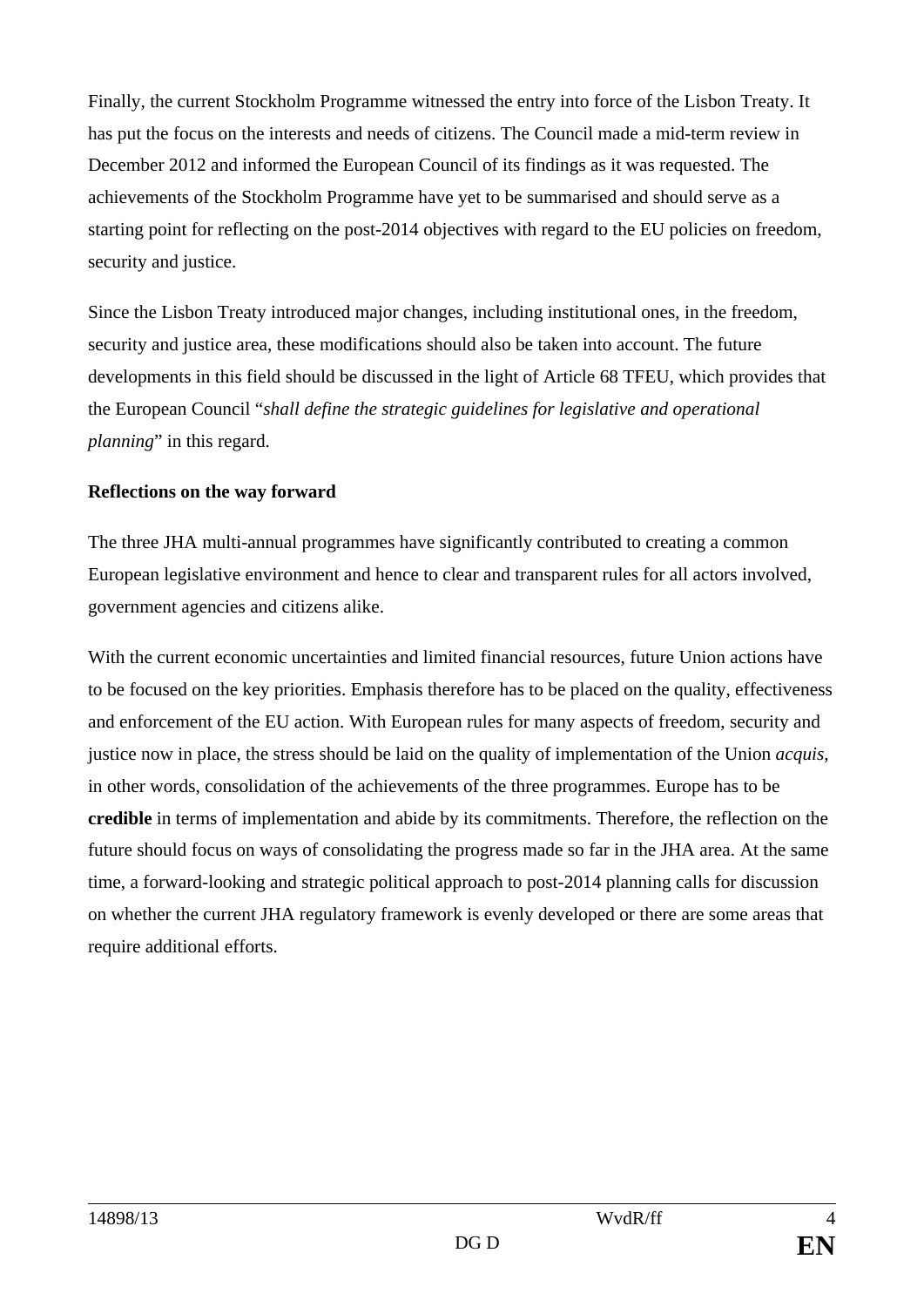Thanks to the achievements of the last 15 years, the Union has been able to develop not only the legislation, but also its own expertise and know-how, especially through the European agencies (FRONTEX, EUROPOL, EUROJUST, CEPOL, EASO, LISA, etc.) that are so vital in providing practical support to the competent authorities of the Member States, as well as in building a common judicial culture, creating and sharing professional knowledge (e.g. thanks to the training courses and common core curricula) and building a common culture oriented towards a safer Europe for the benefit of all EU citizens.

The financial support tools in the JHA area have been very instrumental not only in financial burden sharing, but also in providing additional opportunities for cooperation between the Member States. The financial support provided by the EU financial instruments should be strategic and orientated to the achievement of the policy priorities and objectives. One of the ways to ensure better synergies could be to reflect on a better synchronisation between policy planning (post-2014) and the financial programming cycle (MFF) that should also make it possible to avoid fragmented action and offer instead a strategy-oriented approach.

The way the follow-up to the Stockholm Programme is designed should take into account the new realities. The Tampere Programme was designed for a Europe of 15, the Hague Programme was intended for a Europe of 25, Stockholm for 27 and the next policy programming cycle will serve Europe of 28. A **growing** Europe also needs adequate tools to meet the challenges of today. Notably, the initiatives should not be a burden on economic growth but rather promote it by providing a stable and appropriate legal environment and contribute to the predictability and **openness** of the economy and of society. Openness also means further developing partnership and contacts with European neighbours and EU strategic partners, therefore, the external dimension of JHA policies should also be considered of great importance for the future development of the area.

At the same time, the citizens and the visitors alike should feel safe. Security is also an asset for growth in Europe, because it provides a safe environment where economic activities can be developed. Access to justice should also be facilitated so that people can assert their rights throughout the Union. One of the major threats to our internal security is organised crime and its detrimental effects on the economy of the EU, including distortions in the internal market.